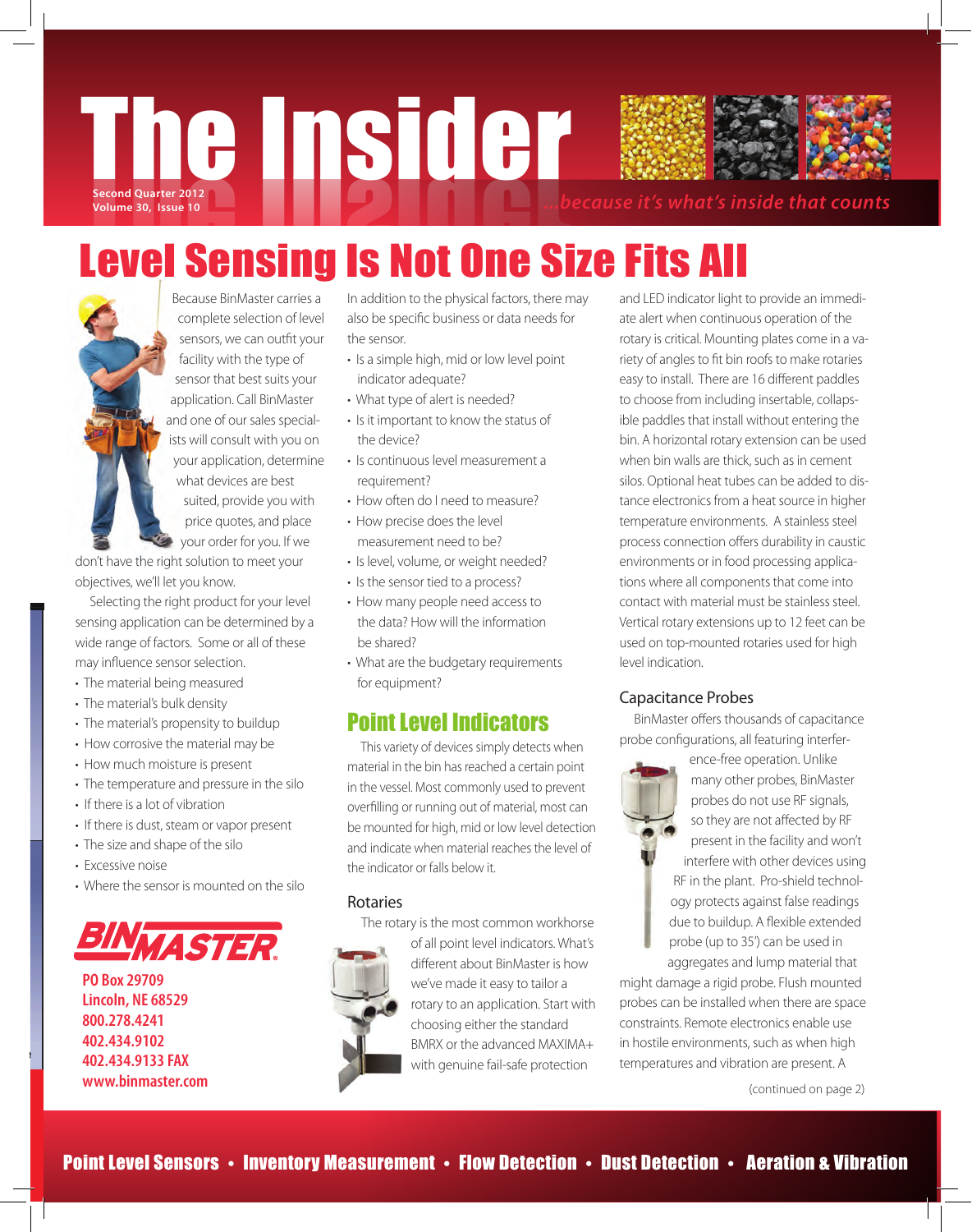# **Level Sensing Is Not One Size Fits All**

bendable probe can be used when there are obstructions in the vessel. Explosion proof models can be used in hazardous locations. For the food and pharmaceutical industries, a clean-in-place configuration is 3-A and USDA compliant.

### Vibrating Rods

 BinMaster's single-rod design with a sword-shaped blade has been updated in a new enclosure with dual conduit entries, an



LED indicator light, two conduit entries and double-pole, doublethrow relays are now standard. When it comes to vibrating rods, BinMaster offers more configurations to meet top, mid and low-level mounting requirements. For top-mounted applications as a high level detector, BinMaster vibrating rods are available with flexible or

rigid extensions. Remote electronics can be used when the electronics need to be distanced from sensor. For super high temperatures up to 482°F (250°C) , there are standard and extended length vibrating rods that can be customized in lengths from 13 inches to 13 feet. A mini vibrating rod is ideal for small bins and hoppers and tight spaces.

# Diaphragm Switch

 The most basic of level indicators, the diaphragm or pressure switch works by sending

> an alert to a horn or light panel when the material in the vessel presses against the switch. Depending on the model selected, the diaphragm switch is mounted either inside or from the outside of the bin. Mounting from the outside of the bin requires a hole to be cut in the

bin. Mounting on the inside involves getting into the bin to install it. BinMaster offers models for both non-hazardous and explosion proof applications. Diaphragm materials include neoprene which is suitable for most applications, silicone which is more resilient and sensitive in extreme temperatures, or neoprene with mesh which is thicker and more durable for extremely abrasive materials.

### Tilt Switch

 By activating an alarm when tilted more than 15° the tilt switch features a simple mechanical design that operates reliably as a

high level indicator in bins, tanks and silos, detects plugged or clogged chutes, or can be used as a high limit sensor on piles. The tilt switch is easy to install by hanging it from a wire rope, chain or flexible hanger. A paddle can be attached to a stainless steel shaft when the tilt switch is used in heavy materials such as aggregates, rock, or coal. For lighter materials or powders, an optional spherical float attached to a stainless shaft can be used.

# **Inventory** Management Systems

 When the level of material needs to be monitored on an ongoing basis and the information needs to be accurate, continuous level measurement sensors may output data to a console, use specialized software, or send the information to a PLC. These systems can report the data from all of the bins on site, making it easy to monitor inventory status for an entire operation.

# SmartBob

 BinMaster's SmartBob system offers two different sensors – the SmartBob2 for bins up to 180' tall and the SmartBob-TS1 for bins up to 60' tall. What differentiates the SmartBob system from other types of bob systems is the number

#### **Made in the USA**

 BinMaster's point level indicators and SmartBob systems were designed by Bin-Master engineers and are manufactured in Lincoln, Nebraska in our ISO 9001:2008 certified facility. Technical support is provided by a team of seasoned professionals who work alongside our engineers and sales specialists. You will always get a live person to answer your questions – whether you call or email BinMaster.

*BinMaster Level Sensors Make Good Sense*





**Custom Products at Stock Prices** Set on 30 acres, BinMaster's 75,000 square foot facility also houses our state-of-the-art machine shop. Not only does BinMaster

manufacture products in house, we can machine parts so a product can be made precisely for an application. Custom configurations and built-to-order equipment is at the core of our business. We are different from many companies who manufacture or assemble overseas and are unable to customize equipment to an application.

of options that allow the system to be customized for your operation. The advanced C-100 display console can report data for up to 128

> bins from a single console martBob to get readings. A

to save money and eliminate walking from bin-to-bin

Modbus-compatible model allows for integration into facilities utilizing the protocol, and the C-50 analog expansion

console provides multiple

4 -20 mA outputs to reduce wiring costs associated with monitoring up to 120 bins.

 Monitor all of the bins from a PC using eBob software, which now is capable of integrating strapping table data to help with measuring the contents of materials prone to compaction or adjust weight-to-distance readings for cone-bottomed or other irregular shaped vessels. MultiBob – a configuration that allows multiple sensors on a single bin – can average the level data, providing better information such as indicating cone up or down and high or low spots in the bin. The SmartBob SS for submersed solids can be used in interface applications, such as measuring the level of solid material under liquid.

# 3DLevelScanner

 BinMaster has more experience with the 3DLevelScanner non-contact, dust-penetrating technology than any other US company. With a dedicated sales and technical staff and more than 600 installations in place, BinMaster is the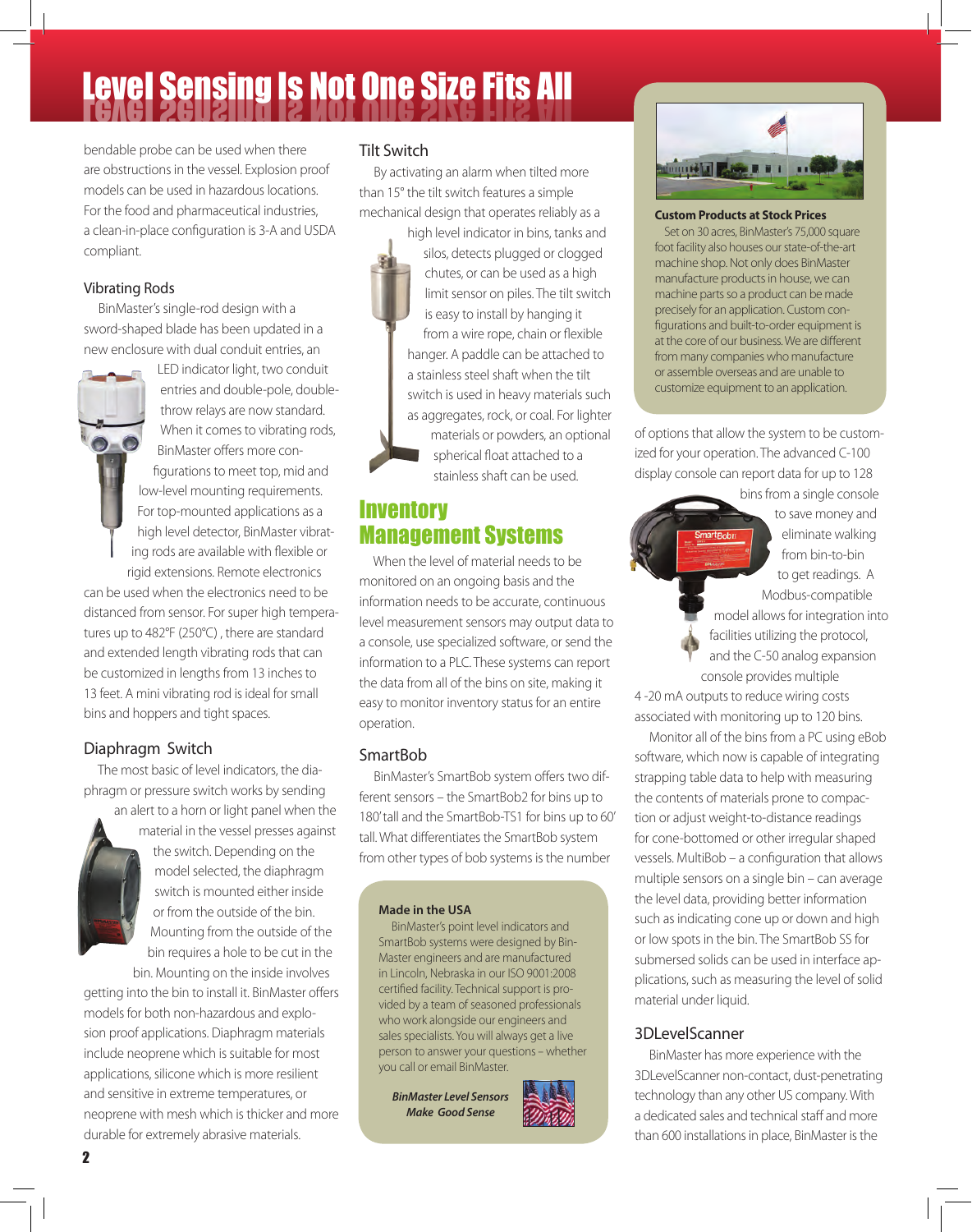best qualified company to assess your application and set up the scanners to ensure they operate properly. With its multiple-point measurement

> and optional 3D mapping and visualization, the 3DLevelScanner also offers the ability to calculate material volume with a high degree of accuracy. The MVL multiple scanner system allows for two or more sensors mounted on a single bin, with a processor that combines the data from multiple sensors to get better accuracy in big bins. MultiVision software allows all of the bins with the 3DL evel-Scanner to be monitored from a single screen and share informa-

tion easily among all departments in the facility. The model HE for harsh environments can handle temperatures up to 250°F, making it suitable for materials like clinker, fly ash and alumina or any other powder or solid that may get heated in the production process.

#### SmartSonic and SmartWave

 BinMaster's SmartSonic ultrasonic and SmartWave radar non-contact level measurement devices eliminate the risk of contamination



or interfering with the internal bin structure. They are also ideal and highly accurate in liquid applications, as liquid levels are even across the tank. Ultrasonic and radar-based technologies use single-point, continuous measurement technology which can be used for ongoing level measuring

and monitoring of tanks that are up to 100 feet tall. They can be used in limited solids applications with a measuring range of approximately half the distance for that of liquids. Ultrasonic and radar may not perform consistently in high dust environments, where their signals can become "confused" and provide inaccurate measurements or no data at all. Since they only measure a single point in the tank, they may offer compromised accuracy in materials like powders that are more prone to bridge or have an irregular surface area which makes the tank more difficult to measure accurately.

# PRODUCT SELECTION CHART

|                          | <b>Point Level Indicators</b> |                |                       |                      |                          |                       |                      |                     |                     |                       |                       |                  |                    |                       | <b>Inventory Management</b> |                |              |           |
|--------------------------|-------------------------------|----------------|-----------------------|----------------------|--------------------------|-----------------------|----------------------|---------------------|---------------------|-----------------------|-----------------------|------------------|--------------------|-----------------------|-----------------------------|----------------|--------------|-----------|
|                          | <b>BMRX Rotary</b>            | MAXIMA+ Rotary | PROCAPI& II Cap Probe | PRO Remote Cap Probe | PROCAPI& II FL Cap Probe | Pro HTRC 20 Cap Probe | CompactPRO Cap Probe | VR-21 Vibrating Rod | VR-41 Vibrating Rod | CVR-600 Vibrating Rod | SHT 120 Vibrating Rod | Diaphragm Switch | <b>Tilt Switch</b> | SmartBob <sub>2</sub> | SmartBob-TS1                | 3DLevelScanner | SmartSonic   | SmartWave |
| <b>Material</b>          |                               |                |                       |                      |                          |                       |                      |                     |                     |                       |                       |                  |                    |                       |                             |                |              |           |
| Powder                   | ✔                             | ✔              | ✔                     | ✔                    | ✔                        | ✔                     | ✔                    | ✔                   | ✔                   |                       | ✔                     |                  | V                  | ✔                     | ✔                           | ✔              | *            | $\ast$    |
| Granular                 | V                             | ✓              | V                     | ✔                    | V                        | V                     | V                    | V                   | V                   | V                     | V                     | ✔                | V                  | ✔                     | $\checkmark$                | V              | *            | $\ast$    |
| Slurry                   | *                             | $\ast$         | ✓                     | ✓                    | V                        | V                     | $\ast$               |                     |                     |                       |                       |                  |                    | ✔                     | V                           |                | ✔            | ✔         |
| Liquid                   |                               |                | V                     | ✔                    | V                        | ✔                     | V                    | $\ast$              | *                   |                       |                       |                  |                    | ✔                     | V                           |                | ✔            | ✔         |
| <b>Material Density</b>  |                               |                |                       |                      |                          |                       |                      |                     |                     |                       |                       |                  |                    |                       |                             |                |              |           |
| Low                      | V                             | V              | $\ast$                | $\ast$               | *                        | $\ast$                | *                    | ✔                   | V                   |                       | V                     |                  | V                  | $\checkmark$          | V                           | V              | ✔            |           |
| High                     | V                             | ✔              | ✓                     | ✔                    | ✓                        | ✔                     | V                    | ✔                   | $\checkmark$        | V                     | V                     | ✔                | V                  | ✔                     | V                           | ✔              | ✔            | ✔         |
| <b>Material Moisture</b> |                               |                |                       |                      |                          |                       |                      |                     |                     |                       |                       |                  |                    |                       |                             |                |              |           |
| Low                      | ✔                             | ✔              | $\ast$                | $\ast$               | *                        | $\ast$                | *                    | V                   | ✔                   | ✓                     | V                     | ✔                | ✔                  | $\checkmark$          | $\checkmark$                | V              | ✔            |           |
| High                     | V                             | ✔              | V                     | ✔                    | V                        | ✔                     | V                    |                     |                     |                       |                       |                  | V                  | ✔                     | V                           | ✔              | ✔            | ✔         |
| <b>Temperature</b>       |                               |                |                       |                      |                          |                       |                      |                     |                     |                       |                       |                  |                    |                       |                             |                |              |           |
| High                     | V                             |                |                       | ✔                    |                          | ✔                     |                      |                     |                     |                       | ✔                     |                  |                    | $\checkmark$          |                             |                |              |           |
| <b>Pressure</b>          |                               |                |                       |                      |                          |                       |                      |                     |                     |                       |                       |                  |                    |                       |                             |                |              |           |
| Atmospheric              | V                             | ✔              | V                     | ✔                    | V                        | ✔                     | V                    | ✔                   | V                   | V                     | V                     | ✔                | V                  | ✔                     | V                           | ✔              | ✔            | ✔         |
| Low                      | V                             | ✔              | V                     | ✔                    | V                        | ✔                     | V                    | ✔                   | V                   | V                     | V                     |                  | V                  | ✔                     | V                           | V              |              | ✔         |
| Medium                   |                               |                | V                     | ✔                    | ✔                        | ✔                     |                      | ✔                   | ✔                   | ✔                     | ✔                     |                  | ✔                  | ✔                     |                             | ✔              |              |           |
| <b>Vibration</b>         |                               |                |                       |                      |                          |                       |                      |                     |                     |                       |                       |                  |                    |                       |                             |                |              |           |
| Low                      | ✔                             | ✔              | V                     | ✔                    | V                        | ✔                     | V                    | ✔                   | ✔                   | ✔                     | V                     | ✔                | ✔                  | $\checkmark$          | V                           | V              |              |           |
| High                     | ✔                             |                |                       | ✔                    |                          | ✔                     |                      |                     |                     |                       |                       | ✔                | V                  | ✔                     |                             |                |              |           |
| <b>Material Coating</b>  |                               |                |                       |                      |                          |                       |                      |                     |                     |                       |                       |                  |                    |                       |                             |                |              |           |
| Minimal                  | V                             | V              | $\checkmark$          | $\checkmark$         | V                        | $\checkmark$          | V                    | $\checkmark$        | V                   |                       | $\checkmark$          |                  | V                  | $\checkmark$          | $\checkmark$                | $\checkmark$   | $\checkmark$ | ✔         |
| <b>Heavy Buildup</b>     |                               |                |                       | V                    |                          | ✔                     |                      |                     |                     |                       |                       |                  | V                  | ✔                     | V                           | V              |              | ✔         |
| Corrosive                |                               |                |                       |                      |                          |                       |                      |                     |                     |                       |                       |                  |                    |                       |                             |                |              |           |
| Low                      | ✔                             | ✔              | ✔                     | ✔                    | ✔                        | ✔                     | ✔                    | ✔                   | ✔                   | ✔                     | ✔                     | ✔                | V                  | ✔                     |                             | ✔              | ✔            | ✔         |
| High                     |                               |                | V                     | ✔                    | V                        | V                     | V                    | $\checkmark$        | V                   | $\checkmark$          | V                     | ✔                |                    |                       |                             | $\checkmark$   | ✔            | ✔         |
| <b>Installation</b>      |                               |                |                       |                      |                          |                       |                      |                     |                     |                       |                       |                  |                    |                       |                             |                |              |           |
| <b>Top Mounted</b>       | V                             | ✔              | ✔                     | ✔                    | ✔                        | $\checkmark$          | V                    | ✔                   | ✔                   | $\checkmark$          | V                     | ✔                | V                  | $\checkmark$          | V                           | V              | V            | ✔         |
| Side Mounted             | $\checkmark$                  | $\checkmark$   | V                     | ✔                    | V                        | V                     | V                    | V                   |                     | $\checkmark$          | V                     | V                |                    |                       |                             |                |              |           |
| <b>Atmosphere</b>        |                               |                |                       |                      |                          |                       |                      |                     |                     |                       |                       |                  |                    |                       |                             |                |              |           |
| Dust                     | V                             | V              | V                     | ✔                    | V                        | V                     | V                    | V                   | V                   | $\checkmark$          | V                     | V                | V                  | $\checkmark$          |                             | V              |              |           |
| Steam                    |                               |                |                       |                      |                          |                       |                      | ✔                   |                     | V                     | V                     |                  | V                  | $\checkmark$          |                             |                |              | ✔         |
| Vapor                    | ✓                             | $\checkmark$   | $\checkmark$          | ✔                    | V                        | ✔                     | V                    | $\checkmark$        |                     | $\checkmark$          | V                     | ✔                | $\checkmark$       | ✔                     |                             |                |              | ✔         |